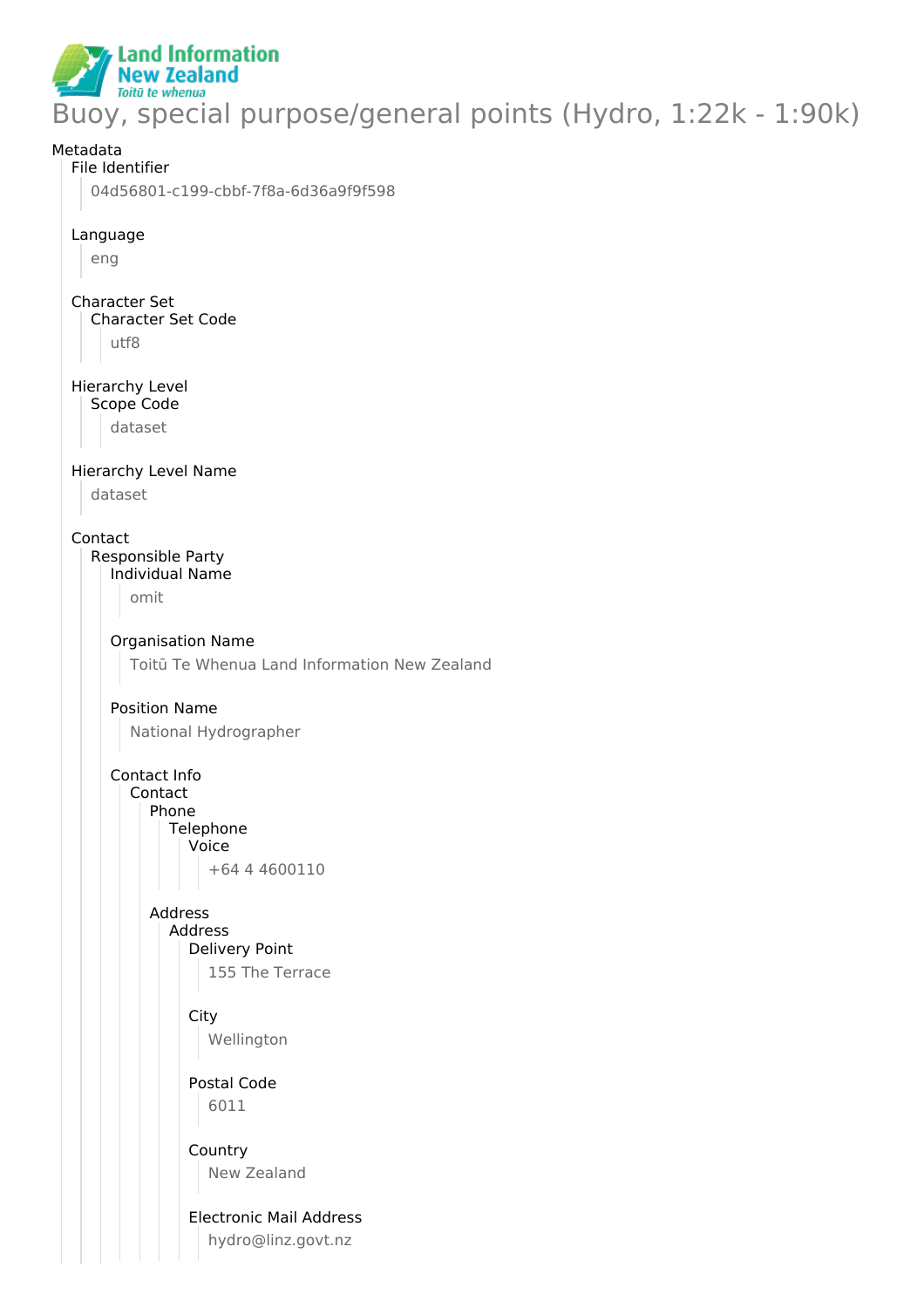Role Role Code resourceProvider

#### Date Stamp

Date

2022-02-02

# Metadata Standard Name

ANZLIC Metadata Profile: An Australian/New Zealand Profile of AS/NZS ISO 19115:2005, Geographic information - Metadata

## Metadata Standard Version

1.1

# Identification Info

#### Data Identification

Citation

Citation

Title

Buoy, special purpose/general points (Hydro, 1:22k - 1:90k)

Date

# Abstract

A buoy is a floating object moored to the bottom in a particular place, as an aid to navigation or for other specific purposes. A special purpose buoy is primarily used to indicate an area or feature, the nature of which is apparent from reference to a chart, Sailing Directions or Notices to Mariners. Buoy in general: A buoy whose appearance or purpose is not adequately known. S-57 Object Class: Buoy, special purpose/general S-57 Acronym: BOYSPP This data was compiled for the use in the scale range 1:22,000 to 1:90,000. THIS DATA DOES NOT REPLACE NAUTICAL CHARTS AND MUST NOT BE USED FOR NAVIGATION. This data is based on the S-57 data format used in Electronic Navigational Charts (ENCs) published and maintained by the New Zealand Hydrographic Authority at Toitū Te Whenua Land Information New Zealand (LINZ). Refer to the following link for information about S-57 data: http://www.linz.govt.nz/hydro/regulation/

## Purpose

The hydrographic data available through the LINZ Data Service is based on official Electronic Navigational Charts (ENCs) published by the New Zealand Hydrographic Authority. It should be noted that due to the translation process, some characteristics of the S-57 data may not convert correctly to formats downloaded from this site. This data: does not replace official ENCs; should not be used for navigation; are not corrected for Notices to Mariners. For navigation, mariners should use official New Zealand ENCs as available from chart retailers.

**Status** 

Progress Code

onGoing

Point Of Contact Responsible Party Individual Name

Omit

Organisation Name Toitū Te Whenua Land Information New Zealand

Position Name Nautical Cartographer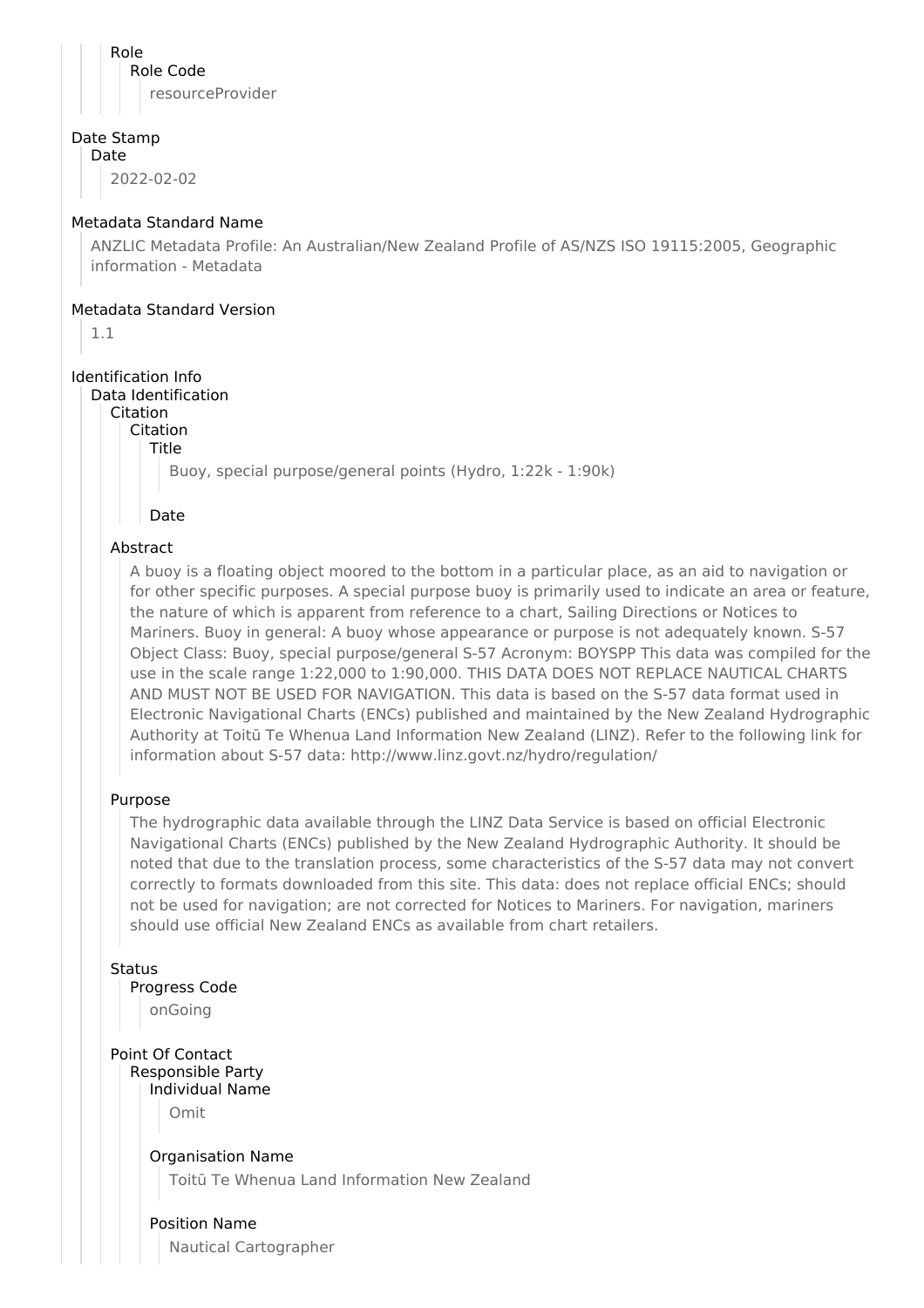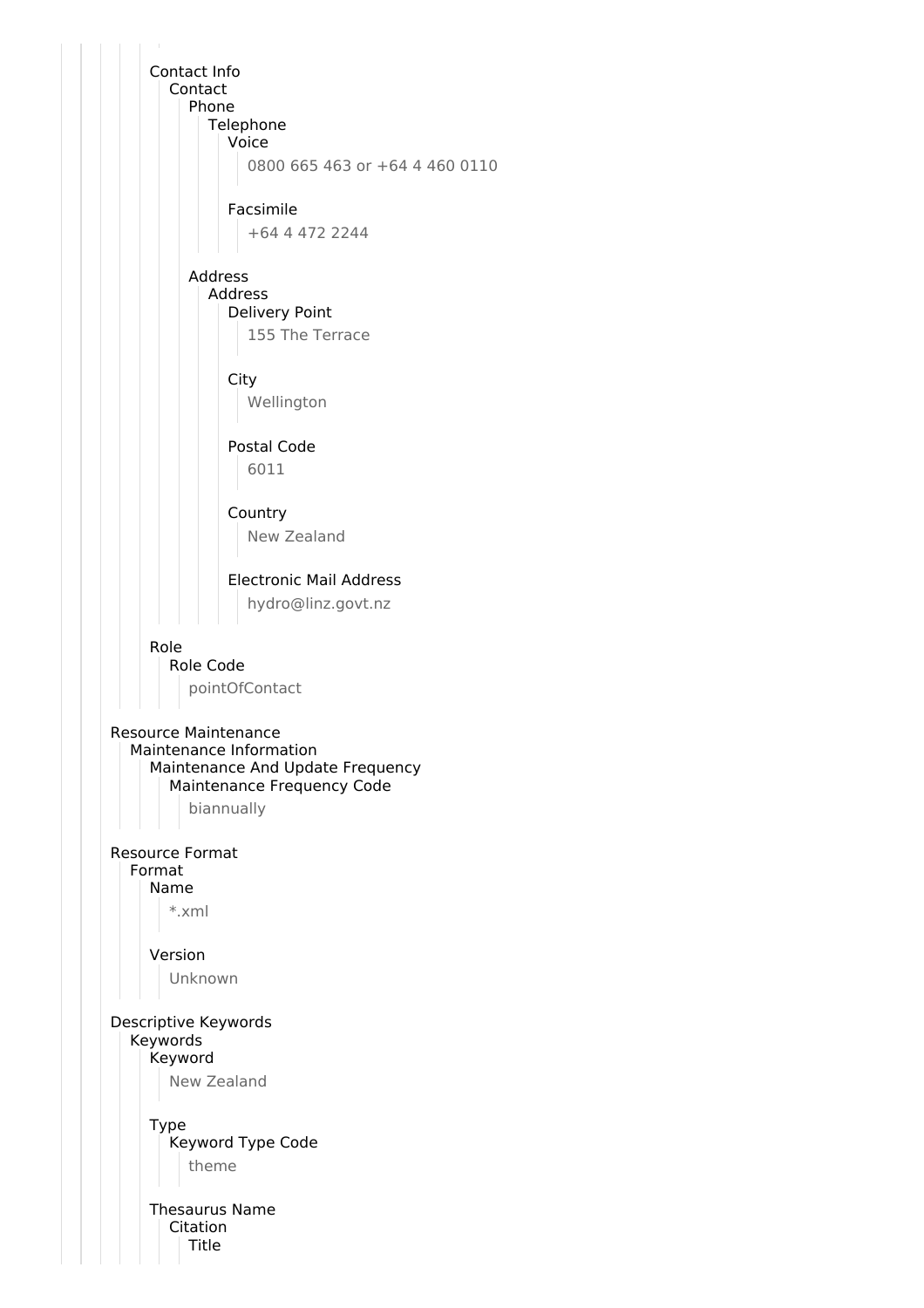

Whenua Land Information New Zealand should be used: 'Contains data sourced from the LINZ Data Service and licensed for reuse under CC BY 4.0.' If "attribution stacking" problems exist then the requirement to display the above attribution statements is waived and in lieu the attribution statement is to be made in any terms or conditions associated with the work/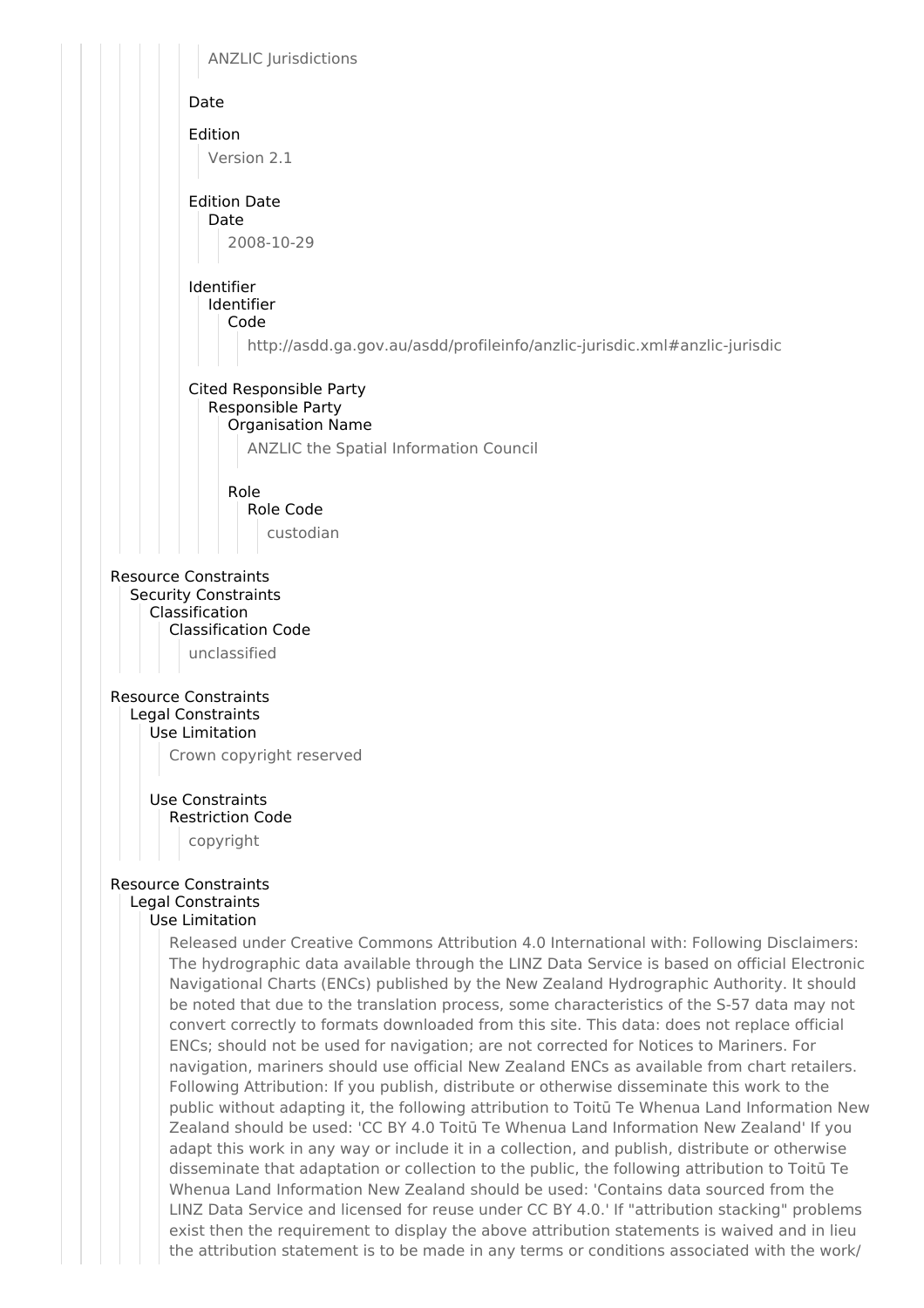